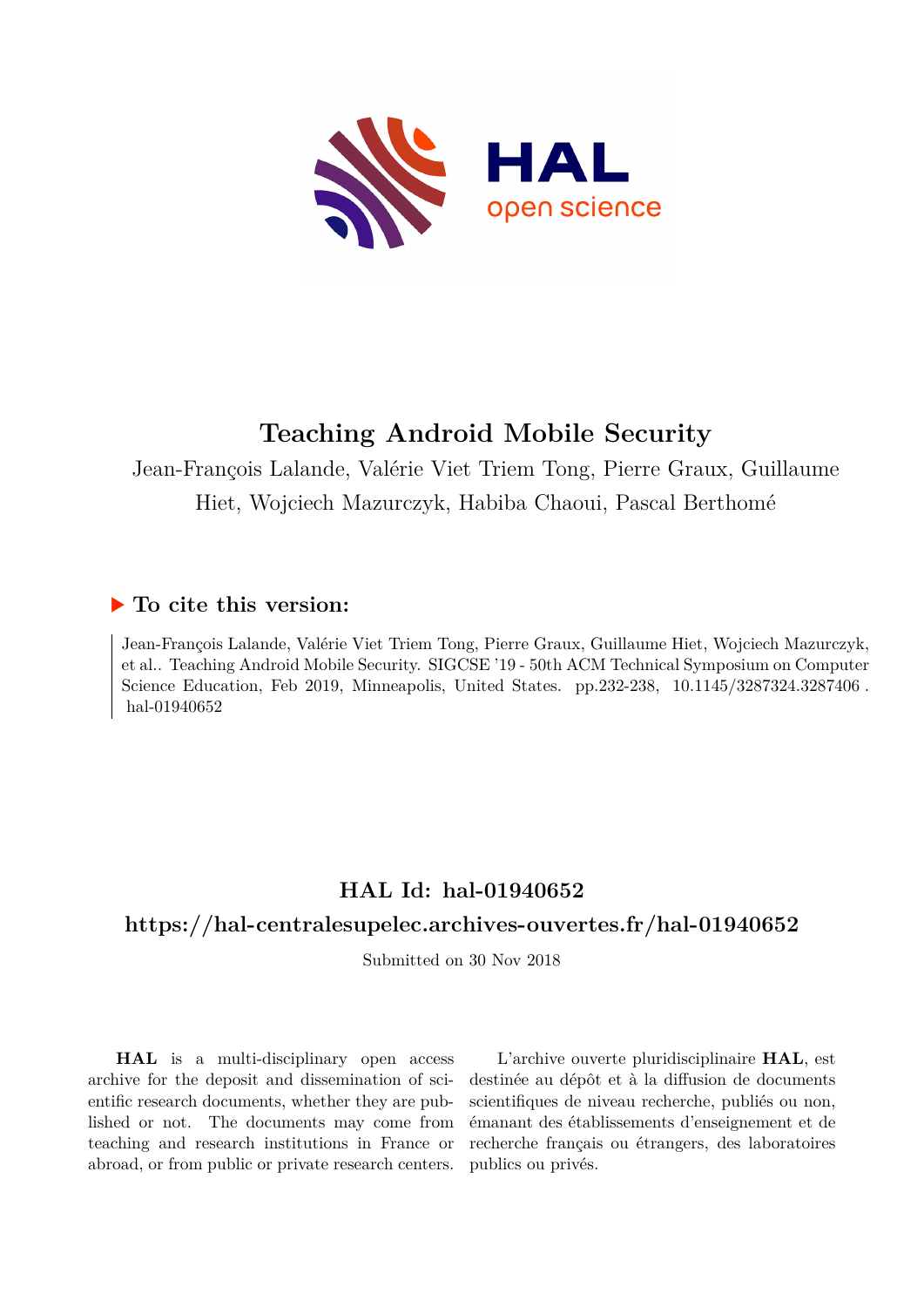## Teaching Android Mobile Security

Jean-François Lalande Valérie Viet Triem Tong Pierre Graux Guillaume Hiet jean-francois.lalande@inria.fr CentraleSupélec, Inria, Univ Rennes, CNRS, IRISA Rennes, France

Habiba Chaoui National School of Applied Sciences, Ibn Tofail University Kenitra, Morocco habiba.chaoui@uit.ac.ma

## ABSTRACT

At present, computer science studies generally offer courses addressing mobile development and they use mobile technologies for illustrating theoretical concepts such as operating system, design patterns, and compilation because Android and iOS use a large variety of technologies for developing applications. Teaching courses on security is also becoming an important concern for academics, and the use of mobile platforms (such as Android) as supporting material is becoming a reasonable option. In this paper, we intend to bridge a gap in the literature by reversing this paradigm: Android is not only an opportunity to learn security concepts but requires strong pedagogical efforts for covering all the aspects of mobile security. Thus, we propose teaching Android mobile security through a two-dimensional approach. The first dimension addresses the cognitive process of the Bloom taxonomy, and the second dimension addresses the technical layers of the architecture of the Android operating system. We describe a set of comprehensive security laboratory courses covering various concepts, ranging from the application development perspective to a deep investigation of the Android Open Source Project and its interaction with the Linux kernel. We evaluated this approach, and our results verify that the designed security labs impart the required knowledge to the students.

## CCS CONCEPTS

• Applied computing  $\rightarrow$  Education; • Security and privacy  $\rightarrow$ Mobile platform security; Software security engineering; Software reverse engineering.

This work has received a French government support granted to the COMIN Labs excellence laboratory and managed by the National Research Agency in the "Investing for the Future" program under reference ANR-10-LABX-07-01.

SIGCSE '19, February 27-March 2, 2019, Minneapolis, MN, USA

© 2019 Association for Computing Machinery.

ACM ISBN 978-1-4503-5890-3/19/02. . . \$15.00

<https://doi.org/10.1145/3287324.3287406>

Wojciech Mazurczyk Institute of Telecommunications Warsaw University of Technology Warsaw, Poland wmazurczyk@tele.pw.edu.pl

Pascal Berthomé INSA Centre Val de Loire, LIFO Bourges, France pascal.berthome@insa-cvl.fr

## **KEYWORDS**

teaching, mobile, security

#### ACM Reference Format:

Jean-François Lalande, Valérie Viet Triem Tong, Pierre Graux, Guillaume Hiet, Wojciech Mazurczyk, Habiba Chaoui, and Pascal Berthomé. 2019. Teaching Android Mobile Security. In Proceedings of the 50th ACM Technical Symposium on Computer Science Education (SIGCSE '19), February 27-March 2, 2019, Minneapolis, MN, USA. ACM, New York, NY, USA, 7 pages. [https:](https://doi.org/10.1145/3287324.3287406) [//doi.org/10.1145/3287324.3287406](https://doi.org/10.1145/3287324.3287406)

### 1 INTRODUCTION

At present, Android programming is an integral part of most undergraduate studies in computer science. It was introduced as a complete knowledge area in 2013 (platform-based development) in the Curriculum Guidelines for Undergraduate Degree Programs in Computer Science [4]. The same year, security aspects were also introduced as a new knowledge area named "Information Assurance and Security." The Android platform can be used for a variety of learning purposes concerning operating system, wireless communications, advanced design pattern, etc. Skills in mobile programming are of significance as even web services generally develop a companion application that the user can install on a smartphone.

When addressing the security aspects of mobile computing, it is challenging to discuss concepts without referring to their implementation. Security concepts such as access control, authentication, or cryptography can still be presented as an independent course. However, the manner in which attackers attempt to bypass the implemented security countermeasures of modern smartphones should be presented with complete knowledge of the Android's internal aspects.

In this paper, we propose a set of labs intended to teach about threats and the security internals of Android applications and operating system. The approach is original in that it follows a progression based on the Bloom taxonomy [12] and works on the security aspects of the complete software stack of Android. We propose a variety of activities that enhance students' skills from those for developing simple applications to those for more complex activities such as analyzing vulnerable applications under attack or reversing packers. Additionally, the labs cover the different internal components of Android, which aids students to gain knowledge

Permission to make digital or hard copies of all or part of this work for personal or classroom use is granted without fee provided that copies are not made or distributed for profit or commercial advantage and that copies bear this notice and the full citation on the first page. Copyrights for components of this work owned by others than ACM must be honored. Abstracting with credit is permitted. To copy otherwise, or republish, to post on servers or to redistribute to lists, requires prior specific permission and/or a fee. Request permissions from permissions@acm.org.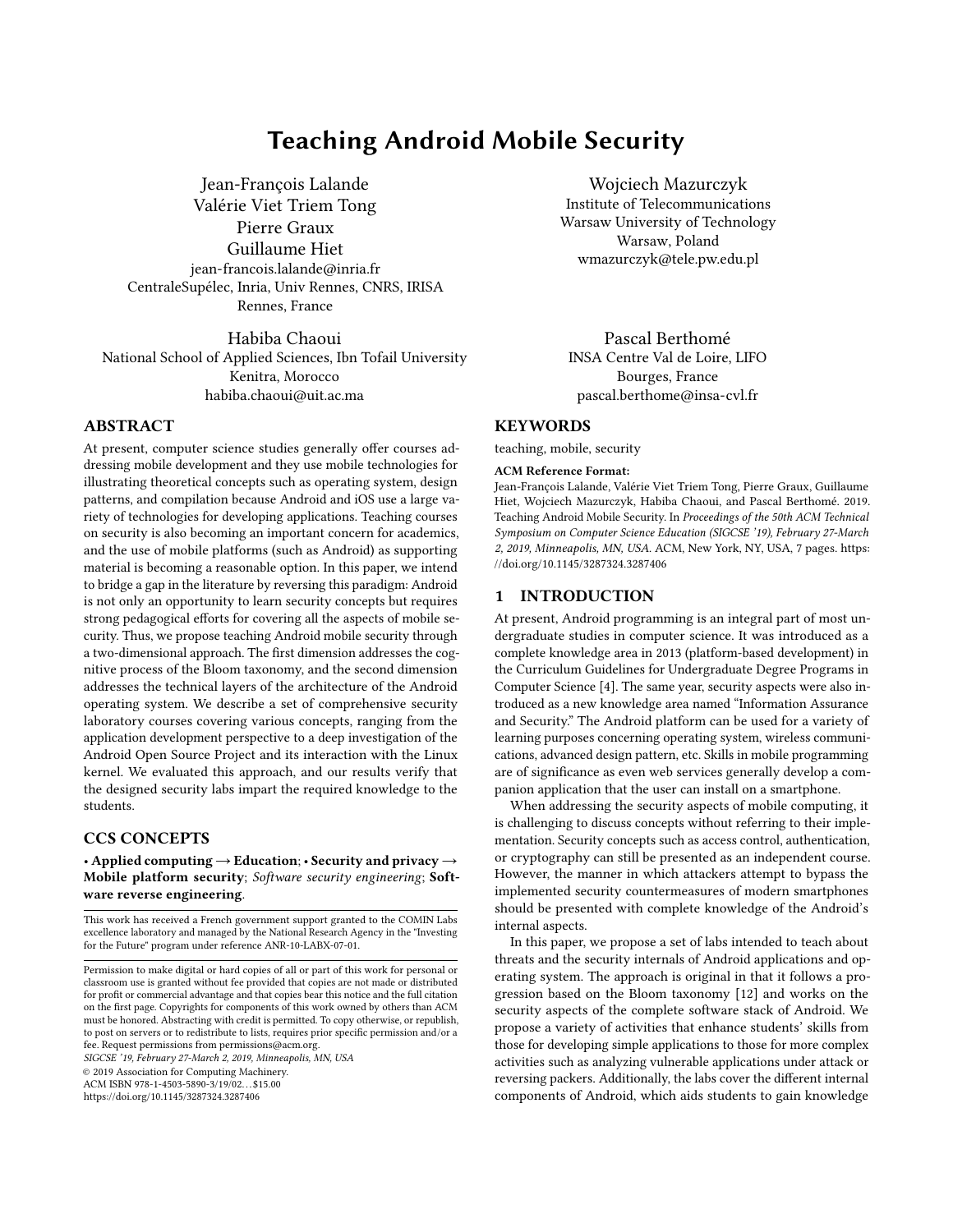of the internal classes of the Android runtime, the execution and compilation of Android applications, and the link with the operating system. These two dimensions—the student cognitive process and the coverage of the different levels of the Android software stack—aid students to better analyze mobile security problems.

The paper is organized as follows: Section 2 summarizes the state of the art in the learning of Android development and security. Section 3 presents our approach, and Section 4 provides the technical details of each lab. Section 5 summarizes the feedback we have collected. Section 6 concludes the paper.

#### 2 RELATED WORK

Application Development and Operating Systems with Android. It is apparent that a pre-requisite for teaching mobile security is fluency in the underlying programming language and the main concepts of application development. For example, Tigrek et al. [21] propose a minimal course for first year engineering students to discover Android programming. Among the presented principles, "How Without Why" (program based on tutorials) combined with "Just Enough Java" (learn the essential Java patterns) are effective for learning to develop an application, although is not sufficient for understanding the security impact of a selected implementation [1]. In Bloom's revised taxonomy of educational objectives [12], these two pieces of procedural knowledge are used to distinguish between "knowledge of subject-specific skills" and "knowledge of criteria for determining when to use appropriate procedures". Additionally, we consider that in the structure of the cognitive process (remember, understand, apply, analyze, evaluate, and create) the three last cognitive processes require a deep understanding of the internal aspects of mobile application and the underlying operating system.

The Android framework can also be used as supporting material to teach more general software engineering [5, 20] or operating system [2] concepts. Notwithstanding whether these works are effective for a better understanding of the concepts, most of the presented material does not describe the Android system with adequate details to aid the investigation of the security aspects of mobile devices.

Mobile Security. A few studies use Android as a platform for experimenting with general security notions, e.g., filtering traffic in firewalls [23] or countering Denial of Service attacks [22]. However, they do not address the specificities of mobile systems and applications.

A few previous works [10, 15, 25] have described the particularities of teaching security aspects of mobile applications and platforms. Nevertheless, in most cases, only foundational aspects that are relevant for Android developers are covered.

The approach of Guo et al. [10] is one of the works closest to our proposal. They have designed a labware of seven modules, which illustrates the concepts of mobile security and privacy. The learning approach is based on two main concepts. First, the course uses an attack/defense lab, where the students are required to implement attacks prior to implementing the corresponding protection mechanisms. Such an approach aids the students to better comprehend the security issue and to implement more effective protections. Secondly, the provided material (slide, tutorials) and the content of the

#### Table 1: Attacks targeting different Android components

| Components           | Examples of attack                        | CVE        |
|----------------------|-------------------------------------------|------------|
| Applications         | Android ransomware, spyware, adware       |            |
| <b>AOSP</b> classes  | OpenSSLX509Certificate vulnerability [17] | 2015-3825  |
| DVM & ART            | DoS via an unspecified Dalvik function    | 2009-3698  |
| <b>AOSP</b> services | Janus: Hiding Payload & Bypass signatures | 2017-13156 |
| Kernel               | Towelroot: Futex Requeue Kernel Exploit   | 2014-3153  |

labs can be used directly on real smartphones, enhancing the confidence of the students in their skills. Each lab intends to develop skills of protection against one type of threat. The fundamentals of Android security are introduced in different labs, such as those on the use of permissions or cryptographic API. Advanced threats and prevention mechanisms, such as buffer overflows or obfuscation, are discussed in a lab entitled "Secure Mobile App Development," which was under development at the time of the article writing.

In our opinion, these works lack progression in the Bloom taxonomy and do not cover the different levels of the Android software stack. The next section develops this concept before the description of the labs in Section 4.

#### 3 LEARNING MOBILE SECURITY

A deeper understanding of all the security components of Android requires comprehension of the whole stack of technologies that is used by the Android Open Source Project (AOSP) [6, 9]. Describing security APIs from the developer's perspective can be a starting point for discovering features such as account management, permissions, and cryptographic primitives. Nevertheless, most of the security features are provided by the operating system, and explaining them requires sufficient knowledge of operating systems, runtime environments, and networks. Examples of such features are the installation process of applications, storage of credentials, role of SELinux, and update process of the operating system.

Additionally, students should comprehend the heterogeneous nature of the attacks likely to target Android devices. We have presented a few examples of vulnerabilities in Table 1 that illustrate the diversity of the likely threats. The kernel is the most challenging component to attack, and a representative vulnerability is the Futex vulnerability<sup>1</sup>, which enables, under certain conditions, the execution of arbitrary code in the kernel mode and to root the phone. On top of the kernel, the Android services can be exploited, e.g., the process that installs or updates applications. An example of such a threat is the Janus exploit that abuses a vulnerable signature verification implementation. Similar attacks target the direct environment of the malicious application, i.e., the Dalvik virtual machine or the ART library that implements security verifications for the running application. Moreover, the attacker can attempt to abuse the SDK itself by identifying vulnerable classes [17] with controllable side-effects. Finally, and this constitutes a significant part of the attacks, the attacker does not exploit any vulnerability but performs malicious activities using the requested permissions. Examples of such applications are ransomware, cryptominers, and remote administration tools.

Taking these remarks into consideration, we describe the structure of the proposed labs and detail their content, in the next section.

<sup>1</sup><https://tinyhack.com/2014/07/07/exploiting-the-futex-bug-and-uncovering-towelroot>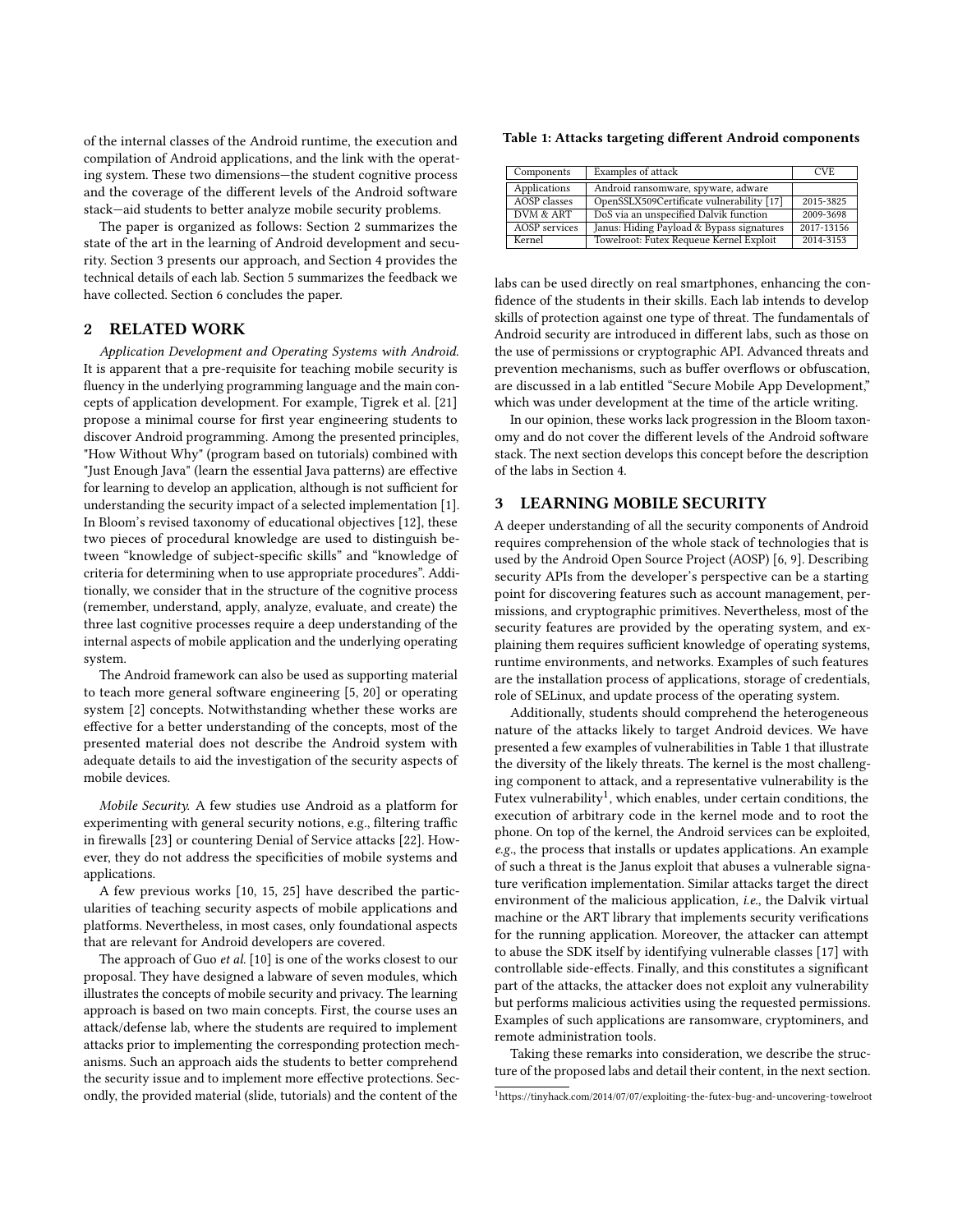Table 2: Proposed security activities in Bloom taxonomy of cognitive process structure [12]

| Cognitive<br>Soft.<br>process<br>components | Remember                      | Understand                         | Apply           | Analyze                                | Eval. | Create |
|---------------------------------------------|-------------------------------|------------------------------------|-----------------|----------------------------------------|-------|--------|
| Applications                                | DEV                           | MAL<br>malware reverse             |                 |                                        |       |        |
| AOSP classes                                | app development               | <b>BANK</b><br>banking app reverse | COV             | <b>CLASS</b>                           |       |        |
| DVM & ART                                   |                               |                                    | covert channels | vulnerable class loader<br><b>PACK</b> |       | PROJ   |
| AOSP internals                              | <b>INST</b><br>compile, flash |                                    | <b>MEM</b>      | reverse packers<br><b>KERN</b>         |       |        |
| Kernel                                      |                               |                                    | memory forensic | ROP programming                        |       |        |

#### Table 3: Knowledge chapters for the DEV lab

| Chapter 1                           |
|-------------------------------------|
| Application's architecture [13, 26] |
| Designing graphical interfaces      |
| Messaging components                |
|                                     |
| Chapter 2                           |
| Concurrency and synchronization     |
| Connectivity and sensors            |
| Chapter 3                           |
|                                     |
| Security $\lceil 6, 9 \rceil$       |
| Wear OS [8]                         |
| Firebase Cloud Messaging            |

## 4 ANDROID SECURITY LABS

#### 4.1 Security Labs Design

We have developed several labs<sup>2</sup> which cover different Android components involved in the understanding of mobile security. We present these labs in Table 2, following Bloom's revised taxonomy of educational objectives [12]. Students should follow these labs from left to right in the table, eventually completing the sequence with a security project (PROJ) that corresponds to the deepest cognitive process of the taxonomy (Create).

The number of hours depends of the level of knowledge teachers intend to obtain. We distinguish three levels: level 1 (~2h) provides fundamental knowledge or focuses on a particular aspect; level 2 (~5h-8h) enables the student to cover more notions and practice with real devices; level 3 (~20h) aids the student to cover a large variety of notions or to work on a particular one with important software development. Most of the labs use level 1 or 2 (e.g., INST and MAL); however, a few of them (e.g., DEV and COV) can use level 3 or can be adapted as a security project (PROJ).

The first two labs (Remember process) train the students to develop Android applications (DEV) and to flash a custom Android image on a smartphone (INST). Such labs are typically observed in other available approaches [2, 20, 21]. Then, two labs enhance the students in the understanding of benign (BANK) and malicious applications (MAL) by reversing their bytecode. This aids the studying of attacks at the application level and their associated countermeasures (debugger detection, obfuscation, etc.) that can be used both by malicious and legitimate applications.

The subsequent labs correspond to the "Apply" step in the taxonomy. Students are encouraged to implement attacks and countermeasures with their previously acquired knowledge. For this purpose, we propose two use cases. The first one (COV) is proposed to defeat the Android access control system by implementing a covert channel between two applications that do not have permission to interact with each other. The second one (MEM) is proposed to exploit a dump of the volatile memory to recover certain confidential information. The likely benefit of these labs is to compel the students to obtain deeper knowledge of the low-level components of Android, i.e., the leakage induced by the operating system and its primitives (COV) and the Dalvik (or Art) data structures used to represent the Java classes of the applications in volatile memory (MEM).

Contrary to the previous labs, wherein students are completely guided while they practice, the three subsequent labs require the performance of security analysis (Analyze process). We provide the symptoms of certain issues to the students, and we expect an investigation and eventually certain remediation. In the first lab (CLASS), students are required to analyze an application that uses a vulnerable class loader. The second lab (PACK) proposes to analyze a malicious application obfuscated with packing techniques. The third lab (KERN) focuses on low level vulnerabilities by performing ROP attacks using gadgets of the kernel.

Note that no lab is classified in the "Evaluate" cognitive process as the distinction between "Analyze" and "Evaluate" is marginal. In particular, in [4], only three levels of mastery is proposed (familiarity, usage, assessment). Thus, we use only four levels of the Bloom taxonomy for classifying our labs; additionally, we propose various security projects (PROJ). They are designed to explore a specific subject with a large number of hours (level 3 or higher) for a group of students and may be linked to research activities.

#### 4.2 DEV Lab: Android Development

The DEV lab provides the pre-requisite for understanding the fundamentals of Android development. We classify this lab in Bloom's taxonomy in the "Remember" process as we do not intend to train software developers and rather intend to teach the fundamentals for discussing security aspects. The topics covered depend on the amount of time allocated, and we distinguish three chapters of knowledge, as presented in Table 3.

Learning outcomes. At the end of the lab, we expect the students to comprehend the architecture and deployment of an Android application. The students should be capable of developing an application that communicates with a remote server, using REST API.

## 4.3 INST Lab - Compiling, Modifying, Flashing

Numerous other laboratories presented in this paper are required to be able to setup a clean image of the smartphone. As indicated by Guo et al. [10], students appreciate having a real device to experiment with while performing development or hacking activities. Moreover, it is occasionally more difficult to work with an emulator, for example to play with the different sensors, or to pair an emulated smartphone with an emulated Wear watch, which may require the installation of the Google APIs with an active Google account.

<sup>2</sup><https://gitlab.inria.fr/jlalande/teaching-android-mobile-security>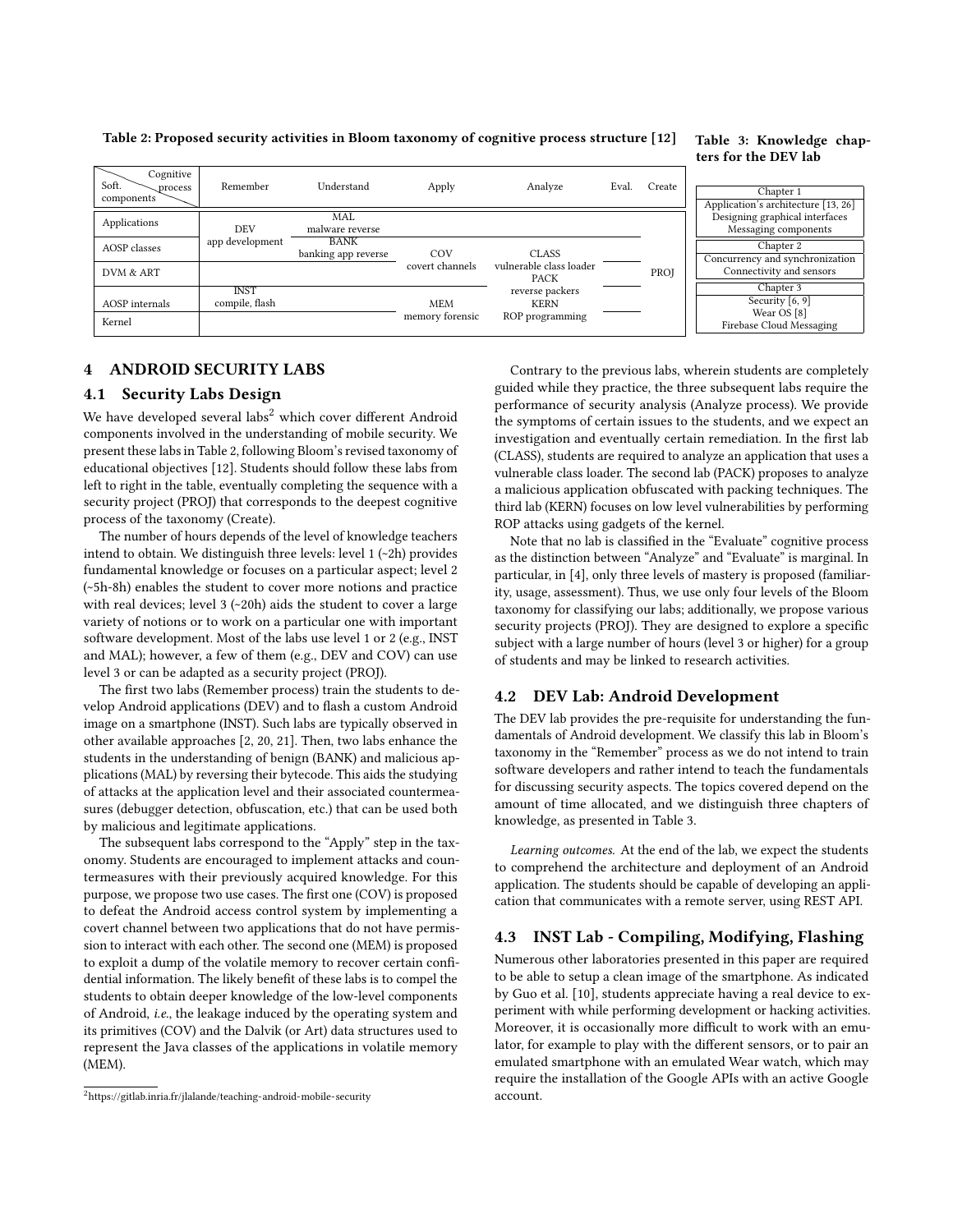The INST lab (level 1) includes the compilation of a complete AOSP distribution for a Google Nexus 5 or 5X or Sony Xperia X smartphone and then the flashing of the compiled images. Additionally, the Nexus models offer the capability to debug the kernel output using serial headphone jack. For that purpose, we constructed a small serial debugger that aids students involved in advanced labs, where the kernel is modified and is likely to crash during runtime.

Learning outcomes. Students are able to customize the source of an operating system and install it on a device.

## 4.4 MAL Lab - Malware Reverse Engineering

The MAL lab consists in reversing several types of malware using different open source tools. The pedagogical goal of the lab is to demonstrate that each type of malware requires a custom reverse process. The lab consists of multiple exercises. Thus, the required number of hours can be adapted from level 1 to 3. In Bloom's taxonomy, we place this lab in the "Understand" process because we provide the students with the entire set of instructions for reversing the malware. We present the two most representative ones.

Programming an antidote for a ransomware. The students install a ransomware on a provided smartphone. They observe that the image files are encrypted by the malware. Then, the students explore the code using BytecodeViewer<sup>3</sup> or Jadx<sup>4</sup> in order to identify the service that encrypts the images. The code analysis reveals that the AES ciphering key used by the ransomware is a constant. Thus, after locating the deciphering code, the students modify the malicious application using to a bytecode editor so that it calls the deciphering code. Finally, they use this modified application to recover the images on the smartphone.

Observing spyware. The students are first required to reverse the spyware and locate the code that extracts personal data (accounts, phone number, IMEI) and the code that transmits the data to a remote server, whose domain name is identified. for the sake of simplicity. We also propose the observation of the leaked data in network traces as part of the lab in order to confirm the static analysis. To achieve this goal, the students setup a local web server, use the ngrok website<sup>5</sup> to create a public URL of the form [x.ngrok.io,](x.ngrok.io) and link this URL to the local web server. Then, using a provided tool based on Soot $^6$ , the students substitute the domain name used by the malware with this URL. Executing this new version of the malware enables one to capture the first requests that are responsible for leaking user's data.

Learning outcomes. Students comprehend the different types of threat that security analysts confront. They discover the process of reverse engineering with three approaches. This emphasizes the fact that security analysts have to adapt their methodology to the nature of the threat. At this stage, the investigation process is specified; however, students understand that a custom process should be designed for each malware.

#### 4.5 BANK Lab - Banking Application Reverse

This lab consists in reversing the authentication activity of a real banking application. This lab is completely guided, which places it in the "Understand" process of the taxonomy and aids to fit its duration to level 2.

The students are required to comprehend the protocol that is used by the application to authenticate the user to a remote server. The banking application receives a challenge from the server, which is used to generate a virtual keyboard. This permits the application to obfuscate the entered password.

First, students unpack the application and uncompile the bytecode into Java source code using Jadx. This phase aids them to identify the activities and classes involved in password encoding. Second, students observe the evolution of the application state. Using AndBug7 , students can put breakpoints on specific bytecode instructions. In particular, it aids them to identify the code that transmits the encoded password to the server. They also install a counterfeit certificate in the smartphone to bypass the verification of the remote server's authenticity. This permits them to monitor the network traffic using the Burp Suite proxy<sup>8</sup>. Finally, the students precisely identify the Java objects that encode the password and that are transmitted to the server when the user attempts to authenticate. By capturing both the challenge received from the server and the encoded password transmitted by the application, the students can recover the password.

Learning outcomes. Students comprehend the countermeasures used by applications for critical parts such as the authentication phase. They train themselves to bypass these countermeasures as a real attacker would. Working on attack design aids the understanding of the limits of current security implementations.

#### 4.6 COV Lab - Developing Covert Channels

The COV lab (level 2 or 3) consists in developing a covert channel between two Android applications [14] in order to bypass the enforced security policy.

We provide two applications App1 and App2 to the students. App1 collects certain sensitive data of a user but does not have the permissions to use the network. App2 cannot access confidential data but has the necessary permissions to use the network. Those applications cooperate to leak the data. To achieve this, App1 establishes a local covert channel with App2 which is based on the remaining free space in the flash memory. This can encode the secret data bits if the sender (App1) creates and deletes large files. Snippets of code are provided to the students to aid them to develop the covert channel inside an asynchronous task. Moreover, countermeasures against such threats are discussed and analyzed. If time permits, certain countermeasures can be implemented using papers of the literature [14, 24].

Learning outcomes. By completing this lab, the students become aware of the threat posed by covert channels and the means by which an enforced security policy can be bypassed. Students can also discover advanced detection techniques.

<sup>3</sup><https://bytecodeviewer.com>

<sup>4</sup><https://github.com/skylot/jadx>

<sup>5</sup>Ngrog is a tunneling service from a public URL to a local server:<https://ngrok.com> <sup>6</sup><http://sable.github.io/soot/>

<sup>7</sup><https://github.com/swdunlop/AndBug>

<sup>8</sup><https://portswigger.net/burp>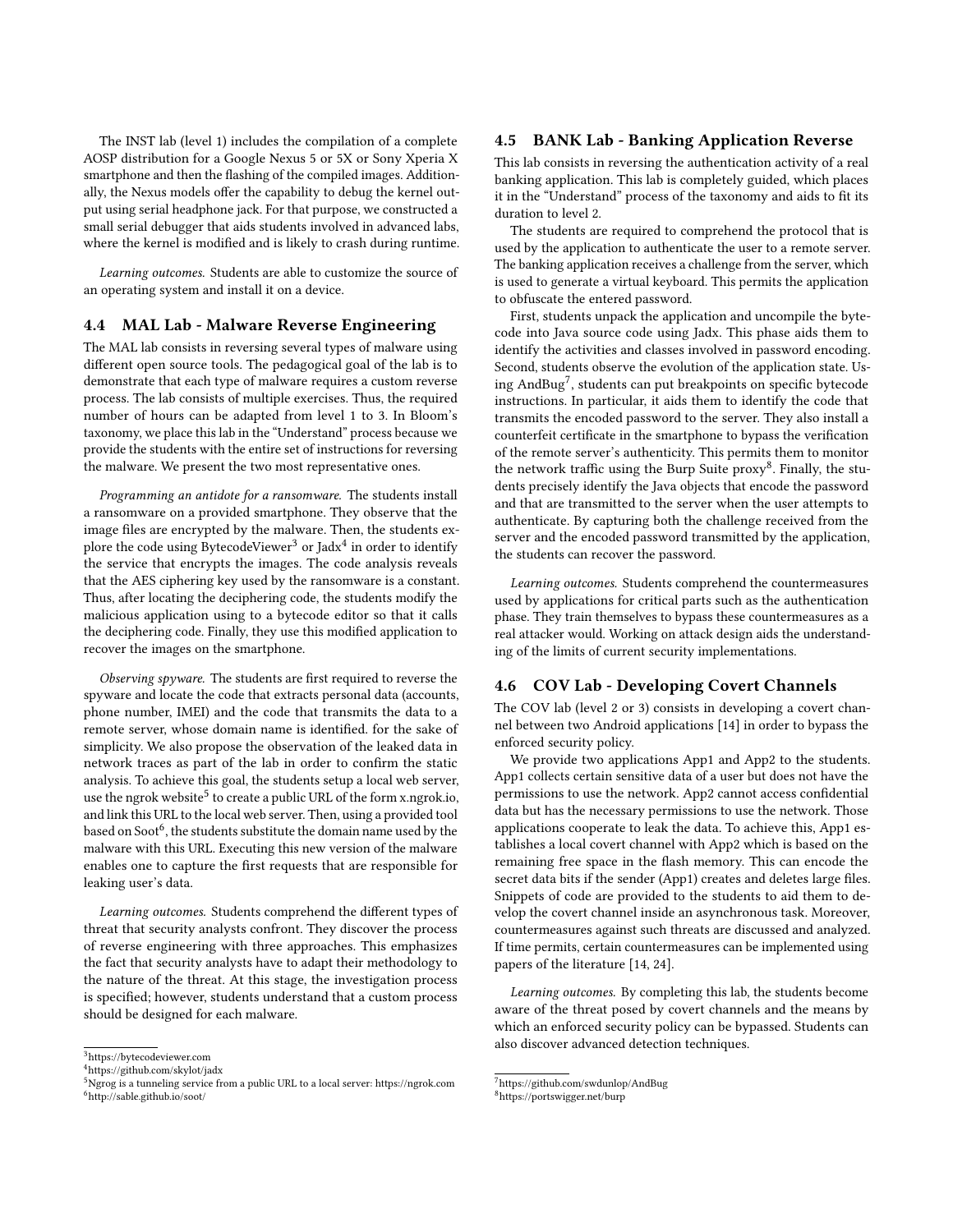#### 4.7 MEM Lab - Memory Dump Forensic

This lab (level 2) has been inspired by studies on recovering credentials from volatile memory [3, 19]. It is highly challenging for Java applications to clean their memory after allocating certain objects even after rebooting the device [16]. Thus, we have designed a lab wherein students inspect a dump of the memory obtained with Lime<sup>9</sup>. This dump is achieved after displaying a simple application with two EditText objects, which simulates an authentication activity. The goal of the lab is to capture the content of the two EditText objects from the dump.

Then, students should inspect the memory dump using the Volatility framework $10$ . After identifying the Linux process corresponding to the Dalvik VM, we provide extensions for inspecting the heap of the virtual machine based on the work of Hilgers et al. [11]. Using Python scripts, students can manipulate classes and objects and their implementation at the C programming language level. Students are invited to write the script that enumerates all the classes and to identify the ones that extends EditText. This aids them to retrieve the credential from the memory dump.

Learning outcomes. Students comprehend the likely leaks induced by the memory management of Java-like virtual machines, Dalvik and Art. They are capable of conducting a simple forensic of a memory dump, which is of interest to digital investigators.

## 4.8 CLASS Lab - Vulnerable Class Loader

The CLASS lab (level 2) places the students in a situation wherein an attacker has compromised the remote server used by the application. We ask students to analyze and solve the situation following Bloom's taxonomy. This learning approach has already been investigated for learning web development in a secure manner [18]. In our lab, the vulnerable application loads a few classes from the remote server that is supposed to have been compromised by the attacker. The students have access to the source code of the first activity although not to the sources of the remote classes. They are required to investigate different attacks and if feasible, implement countermeasures.

The vulnerable application is composed of a regular activity that dynamically loads other activities from the remote server. The vulnerabilities are twofold. First, the application uses a custom class loader that is ineffectively implemented because it systematically loads classes from the remote resources rather than first asking the hierarchy of class loaders. Thus, the classes from the Android runtime such as Checkbox or LinearLayout can be overwritten by the downloaded activities. This can be used by the attacker to take control of the main activity. Secondly, the first activity stores certain confidential data in a static field. The attacker can access it later from the loaded activity, which is an unintentional leak of information. To disable those attacks, the students are required to patch the class loader and use an instance field rather than the static field.

Learning outcomes. Students should be capable of conducting a complete investigation of an application connected to a compromised server. Tthey should understand that an implementation can

contain vulnerabilities if the developer does not comprehend the mechanisms induced by the used language or the operating system.

## 4.9 PACK Lab - Packers

The PACK lab (level 2) consists in reversing the MAL lab ransomware that are now obfuscated with different packing techniques. The packer uses native code to unpack the payload at runtime. The obfuscated methods are decoded immediately before being called and are re-encoded when they return. This lab requires a deep analysis to determine how the obfuscated code can be retrieved.

First, the students execute the applications in order to observe that they behave as those of the MAL lab. Then, they use Bytecode-Viewer or Jadx to inspect a specified malware sample and determine that the code of certain methods is empty. Using IDA  $Pro<sup>11</sup>$ , the students are required to discover how the native code obfuscates the Java methods. At this stage of the lab, it is feasible to retrieve the original code of the malware sample.

However, additional ransomware samples using different packing algorithms are provided to the students. Consequently, new static analysis of each packing algorithm would be required, and therefore, we propose to switch to a dynamic approach. The students are guided to modify the code of AOSP: The Android VM is modified to dump the code of each method before executing them. We provide the most challenging parts of the modifications to the students to aid them to complete the lab. Based on the INST lab, the students flash the Sony Xperia X smartphone with the modified Android system. This permits them to automatically reverse all the samples.

Learning outcomes. Students comprehend and analyze the work achieved by a packer using ciphering algorithms. They also comprehend the benefit of a solution based on a combination of a static analysis and a dump that is performed during execution.

#### 4.10 KERN Lab - Kernel ROP Attacks

The KERN lab (level 2 or 3) goes deeper into the security aspects related to Android's kernel. In this lab, we provide an emulator with a kernel containing a vulnerable driver. This driver can be exploited with a buffer overflow vulnerability that enables the execution of an arbitrary short payload. Because the kernel implements a W xor X policy, students are required to perform a ROP attack with gadgets available in the kernel. For achieving this step, students use ROPgadget<sup>12</sup> to search for gadgets in the vmlinuz file. The "Hello World" example consists in printing a message in the kernel logs. Students should learn to call the printk kernel function using several gadgets. If time permits, more complex attacks can be achieved to spy the memory of a targeted process.

Learning outcomes. This lab illustrates the importance of the security of all Android components. It trains students to perform attacks using multiple vectors including attacking the system itself.

The material associated to these labs can be found online at <https://gitlab.inria.fr/jlalande/teaching-android-mobile-security>

<sup>9</sup><https://github.com/504ensicsLabs/LiME>

<sup>10</sup><https://www.volatilityfoundation.org/>

 $\rm ^{11}$  <https://www.hex-rays.com/products/ida/>

<sup>12</sup><https://github.com/JonathanSalwan/ROPgadget>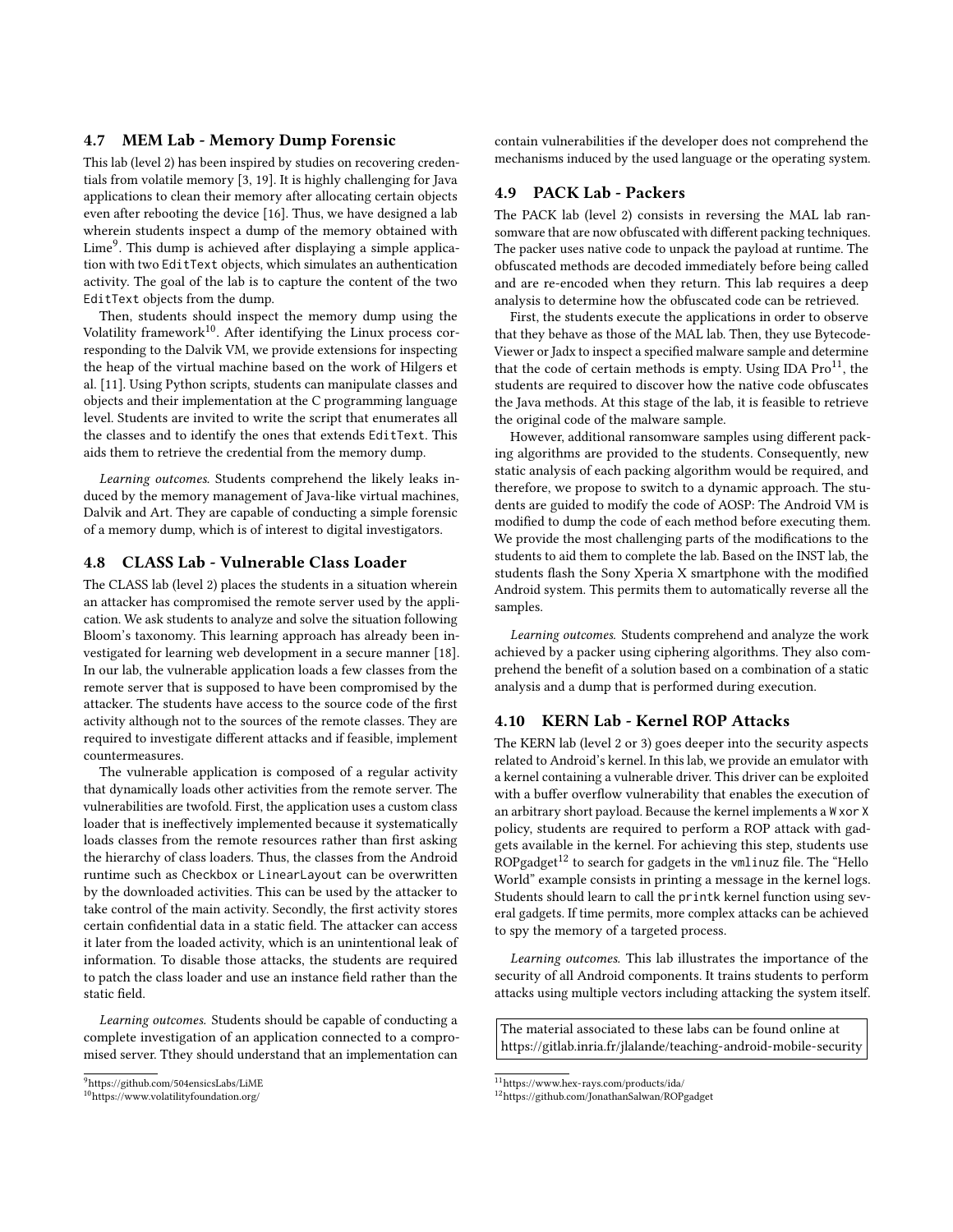|                                                     | Attended lab:   | DEV<br>$n = 27$ |      | <b>INST</b><br>$n = 7$ |      | MAL<br>$n = 28$ |      | <b>MEM</b><br>$n = 3$ |          | COV<br>$n = 11$ |      | <b>CLASS</b><br>$n = 11$ |      |
|-----------------------------------------------------|-----------------|-----------------|------|------------------------|------|-----------------|------|-----------------------|----------|-----------------|------|--------------------------|------|
|                                                     | Nb of students: |                 |      |                        |      |                 |      |                       |          |                 |      |                          |      |
| Ouestions                                           | Scoring         | ∂               | m    |                        | m    |                 | m    | $\delta$              | mark     | δ               | m    | δ                        | m    |
| Are you able to develop an Android application that | <b>DEV</b>      | $+1.74$         | 3.67 | $+0.14$                | 2.14 | $+0.75$         | 2.64 | $+0.00$               | 1.67     | $+0.18$         | 2.36 | $+1.36$                  | 2.73 |
| interacts with an HTTP server?                      |                 |                 |      |                        |      |                 |      |                       |          |                 |      |                          |      |
| Are you able to compile and/or flash an Android     | <b>INST</b>     | $+0.93$         | 2.59 | $+2.57$                | 4.14 | $+0.82$         | 2.71 | $+0.00$               | 1.00     | $+0.18$         | 2.09 | $+0.55$                  | 1.91 |
| distribution (e.g. AOSP)?                           |                 |                 |      |                        |      |                 |      |                       |          |                 |      |                          |      |
| Are you able to reverse Android malware?            | <b>MAL</b>      | $+0.56$         | 1.74 | $+1.29$                | 2.29 | $+1.46$         | 2.96 | $+0.00$               | 1.00     | $+0.18$         | 1.82 | $+0.55$                  | 1.73 |
| Are you able to perform a forensic analysis of a    | <b>MEM</b>      | $+0.56$         | 1.78 | $+0.86$                | 1.86 | $+0.86$         | 2.11 | $+2.00$               | 3.00     | $+0.00$         | 1.55 | $+0.18$                  | 1.27 |
| dump of volatile Android memory?                    |                 |                 |      |                        |      |                 |      |                       |          |                 |      |                          |      |
| Are you able to develop a covert channel to hide    | COV             | $+0.52$         | 1.74 | $+0.00$                | 1.00 | $+1.00$         | 2.14 | $+0.00$               | $1.00\,$ | $+2.45$         | 3.82 | $+0.36$                  | 1.55 |
| communication between two Android applications?     |                 |                 |      |                        |      |                 |      |                       |          |                 |      |                          |      |
| Are you able to comprehend how a vulnerable class   | <b>CLASS</b>    | $+0.44$         | 1.59 | $+0.29$                | 1.43 | $+0.96$         | 2.21 | $+0.33$               | 1.33     | $+0.09$         | 1.64 | $+0.91$                  | 2.27 |
| loader can be exploited and propose some patch?     |                 |                 |      |                        |      |                 |      |                       |          |                 |      |                          |      |

 $1 =$  Unknown – 2 = Discovering – 3 = Intermediate – 4 = Good knowledge – 5 = Advanced

## 5 EVALUATION

## 5.1 Audience

The presented labs have been used in several undergraduate programs in eight universities and engineering schools of three countries. We did not have the opportunity to play all the labs for the same pool of students. Nevertheless, multiple combinations of two or three labs have been tested. We have also used these labs for research summer schools and tutorials at international conferences for illustrating technical aspects of mobile security. Nevertheless, at the time of writing, the goal of this work is also to introduce the whole sequence of labs in the master degree curriculum, where security aspects have an important position.

#### 5.2 Evaluation Design

We designed a survey for asking students to evaluate their capabilities with regard to the labs they attended. The concept was to ask the students to evaluate themselves regarding only one lab in order to measure the correlation between the lab they followed and the skill evaluated. If they followed two labs, we asked them to evaluate themselves with respect to the lab with the highest number of hours. The survey was sent in spring 2018 to the students we had taught between 2014 and 2018. From among the approximately 200 students, we obtained responses from 87.61% followed the lab a few months ago, 19% a year ago, 14% two years ago, and the remaining 6% over two years ago.

Table 4 presents the obtained results. The left column recalls the asked questions which correspond to the pedagogical goal of a lab. On the right, student evaluations have been reported in the column corresponding to the name of the lab they followed. With such a presentation of the results, the correlation should occur on the diagonal of the table. For evaluating each question, we used the following marking system inspired by the work of Campbell et al. [5]: 1) Unknown (No trace in my memory); 2) Discovering (I recall some of the content); 3) Intermediate (I understood most of the content); 4) Good knowledge (I am able to do the lab again, without a supervisor and with the help of documents); 5) Advanced (I can reuse my knowledge in another use case).

For each question, a student is asked to rate himself/herself "before" and "after" the lab, which enables the computation of a differential score corresponding to the difference in the mark before and after the lab. This provides more information than the raw mark does with regard to whether the students have previously followed courses on related topics. It enables the evaluation of the progress of the students irrespective of their starting point. In Table 4, m corresponds to the average of the marks "after the lab" (from one to five) and  $\delta$  corresponds to the average of the differential marks.

## 5.3 Evaluation Results

The correlation between the labs and the evaluated skills is evident: for each lab, the highest scores correspond to the pedagogical goal of the lab. The improvement in student's skills on the diagonal is an average of <sup>+</sup>1.85, which is encouraging as it is approximately equivalent to shifting from "Discovering" to "Good knowledge." Only the CLASS lab achieves an improvement of <sup>+</sup>0.91. This can be explained by the level of difficulty of the lab, which corresponds to the Analyze phase of the taxonomy and requires substantial effort of investigation by the students. The CLASS lab also achieves a progression of <sup>+</sup>1.<sup>36</sup> for the DEV lab. This can be explained by the fact that the CLASS lab involves HTTP requests.

The self-evaluation of skills by the students yielded an average mark of <sup>3</sup>.<sup>31</sup> on the diagonal. The marks of the MAL and MEM labs are approximately equal to 3, which is a reasonable result considering the technical challenge associated with them. The COV labs achieved the highest mark (3.82). We conjecture this to be a result of the high number of allocated hours for this lab. More simple activities achieve higher results (DEV, INST) as students feel comfortable when performing the labs.

The results confirm that the labs are aligned with their pedagogical goal. The marks reveal that students tend to evaluate their skills between intermediate and reasonable knowledge levels. Indeed, only years of practice can provide further knowledge.

## 6 CONCLUSION

This paper explores several technical aspects with regard to the learning of Android security. Based on Bloom's taxonomy, we designed various labs that aid students to learn more deeply about the internal aspects of Android. By programming attacks and studying malware or vulnerable applications, students are trained to analyze complex security problems. This pedagogical design aids them to improve their skills in mobile security by providing a deeper understanding of the complexity of the software components used by Google to design its operating system.